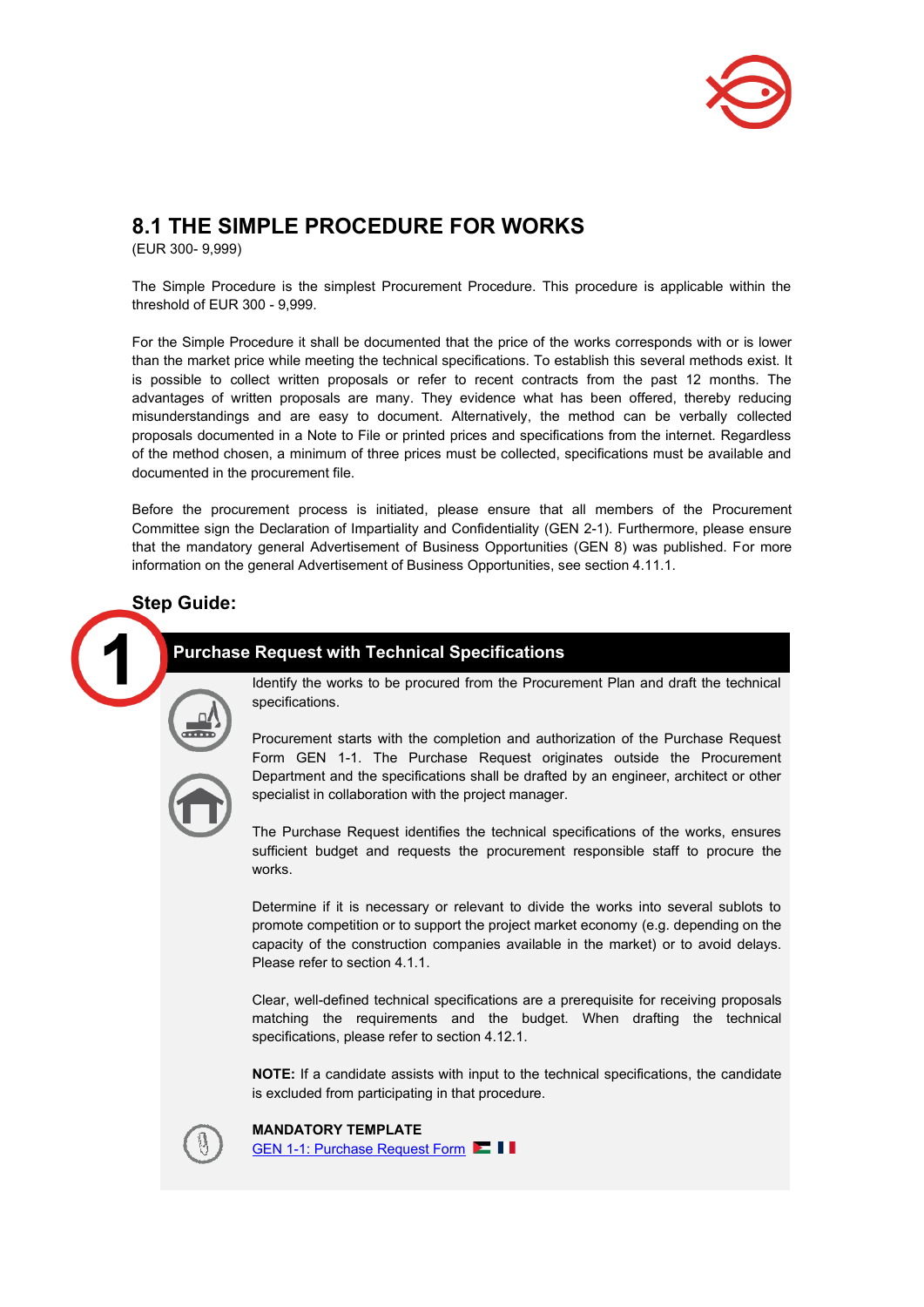## **Collect Proposals**



Approach the candidates for a written or non-written proposal, search the internet for the best price and quality or refer to recent contracts to ensure that the price corresponds with the present market price or lower. Make sure to have at least three proposals for comparison and file the collected proposals in the procurement file.



Although optional, it is recommended to use a written RFP, applying WOR 1. The use of a written RFP prevents misunderstandings and ensures that all the required information is collected.

If a non-written proposal is collected the Procurement Committee shall make a written note of the price, name of candidate, description of service and note the date. This note shall be filed in the procurement file.

When preparing the RFP, take into consideration whether the contract is of low or high risk of delays, insurance uncertainties, deficient quality, uncertainties on permits or authorisation, lack of capacity to administrate contract, etc. and whether the construction company is a small company or a large international company. For information on legal aspects, see section 8.3. The higher the value and risk involved, the more important it is to include clauses ensuring the execution of the works and protecting the interest of the Contracting Authority. It is though important to be aware that too strict requirements may discourage companies from lodging a proposal.

At this stage it is also important to collect general information on sector and country specific ethical risks. This will assist in identifying potential risks related to procuring the works in question. Define requirements to e.g. certifications, CSR policies etc. and communicate the ethical requirements and standards to the candidates.



#### **SUPPORT TEMPLATE**

[WOR 1: Request for Proposal](https://www.noedhjaelp.dk/wp-content/uploads/sites/2/2021/11/wor-1--request-for-proposal-jan2020.doc)  $\blacksquare$ 

### **Evaluate and Select Candidate**

Evaluate the proposals and select the candidate offering the best price meeting the technical specifications. Issue a Note to File with a justification for the selection of the candidate. As an alternative to a Note to File, for evaluation purposes it may be useful to apply the WOR 3 Evaluation Grid and Report, which is also used for the Negotiated Procedure.

Before issuing the Contract, please verify the selected candidate(s)'s eligibility as per DCA Counter Terrorism Policy, by checking the UN Security Council, EU and donor required sanctions lists.



**SUPPORT TEMPLATE** [WOR 3: Evaluation Grid and Report](https://www.noedhjaelp.dk/wp-content/uploads/sites/2/2021/11/wor-3-evaluation-grid-and-report-jan2020.doc)

#### **Issue Contract**

After selecting the best offer a contract shall be issued by the Procurement Committee, applying WOR 2. Check if the contract must be adapted to existing

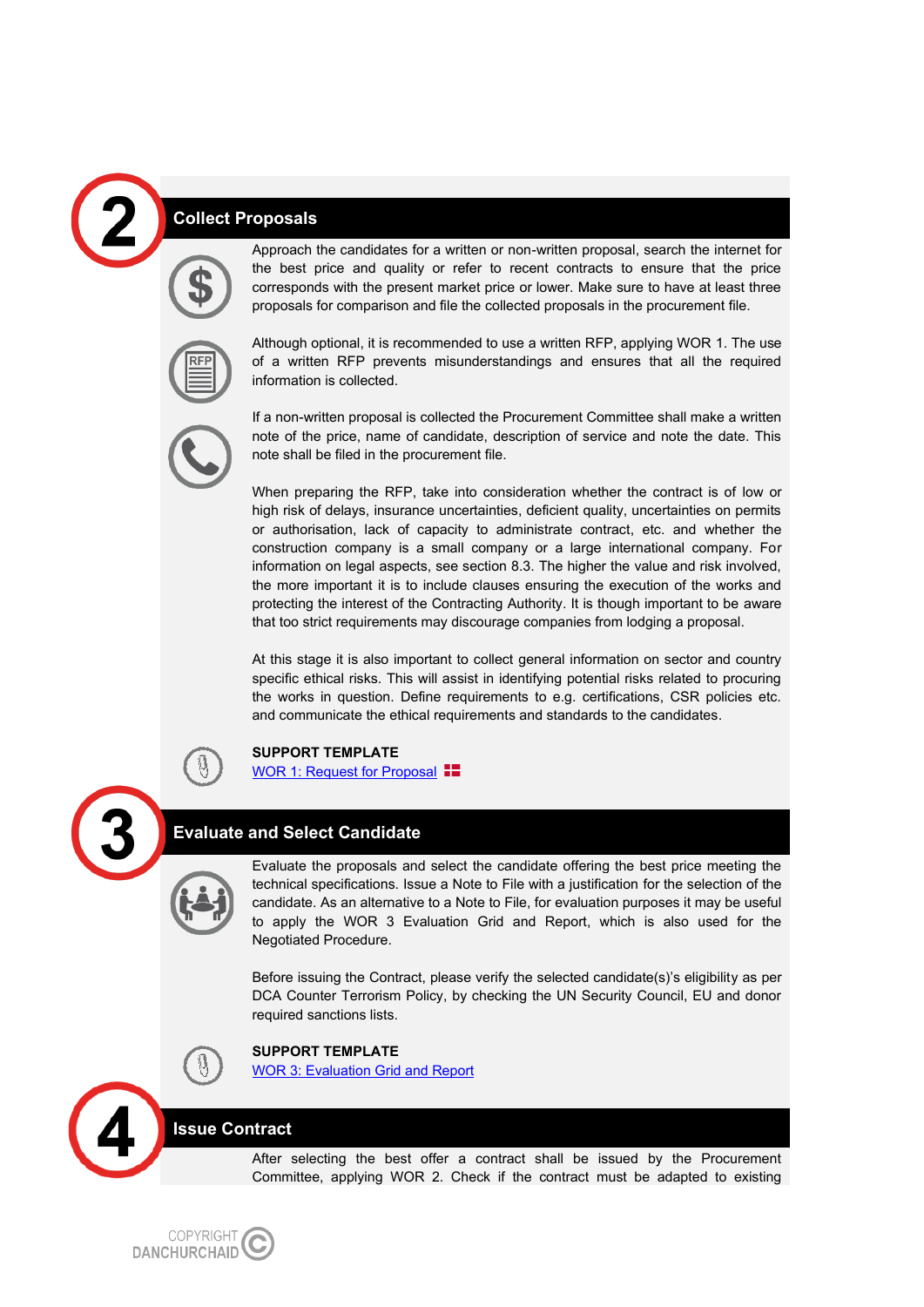legislation, traditions and requirements. Works Contracts are complex contracts and the higher the value and risks involved, it becomes more important to include clauses ensuring the execution of the works and protecting the interest of the Contracting Authority.

The standard contract in WOR 2 includes the GTC and the COC which shall never be amended. If amendments to the GTC are needed, instructions must be included in the contract itself. Incorporate into the contract all agreements reached with the selected candidate (e.g., amount of global price, bank account references, etc.). Please consider carefully the legal issues specified in section 8.3.

Note that the RFP (WOR 1) and contract (WOR 2) templates are designed for 'global price' contracts only. Global price contracts are generally used for Works that can be defined in their full physical and qualitative characteristics before proposals are called for or where the risks of substantial design variations are minimal. This is usually construction of buildings, pipe laying, power transmission towers, and series of small structures, such as shelters, latrines and ablution units, which are the most commonly constructed buildings under projects.

The contract shall be forwarded unsigned to the selected candidate and returned signed to the Contracting Authority. Only thereafter shall the contract be signed by the Contracting Authority. Signing the contract creates a legally binding document for both parties.

Before signing the contract the Procurement Committee shall ensure:

• That adequate and exact reference is made in the contract to the relevant RFP or proposal

• That the contractor acknowledges the GTC and the COC without exceptions or amendments

• For new contractors, make sure that satisfactory references and company data has been collected

**NOTE:** If the selected candidate cannot accept the GTC, the Procurement Committee shall decline that proposal and continue the process with another candidate.



### **MANDATORY TEMPLATE**

[WOR 2: Contract](https://www.noedhjaelp.dk/wp-content/uploads/sites/2/2021/11/wor-2-contract-jan2020.docx)

#### **Receive and Inspect**

The Contracting Authority shall follow up on the timely delivery and satisfactory quality of the received Works and take remedial measures to mitigate any negative consequences for the beneficiaries, caused by late delivery or shortfall in the agreed extent and quality.

The administration of a Works Contract and the inspection of the works require expertise. For example, the measurement of the works, article 39 of the GTC, and the determination whether the works can be considered completed, article 45 of the GTC, cannot be undertaken by someone other than an engineer or a project manager having the adequate qualifications. A qualified engineer should not have difficulties in identifying the standard contractual clauses and in taking all necessary dispositions e.g. issuance of instructions, notices, certificates to ensure proper execution of the works. After inspection and approval of the works, a Certificate of Final Completion shall be signed and filed in the procurement file.